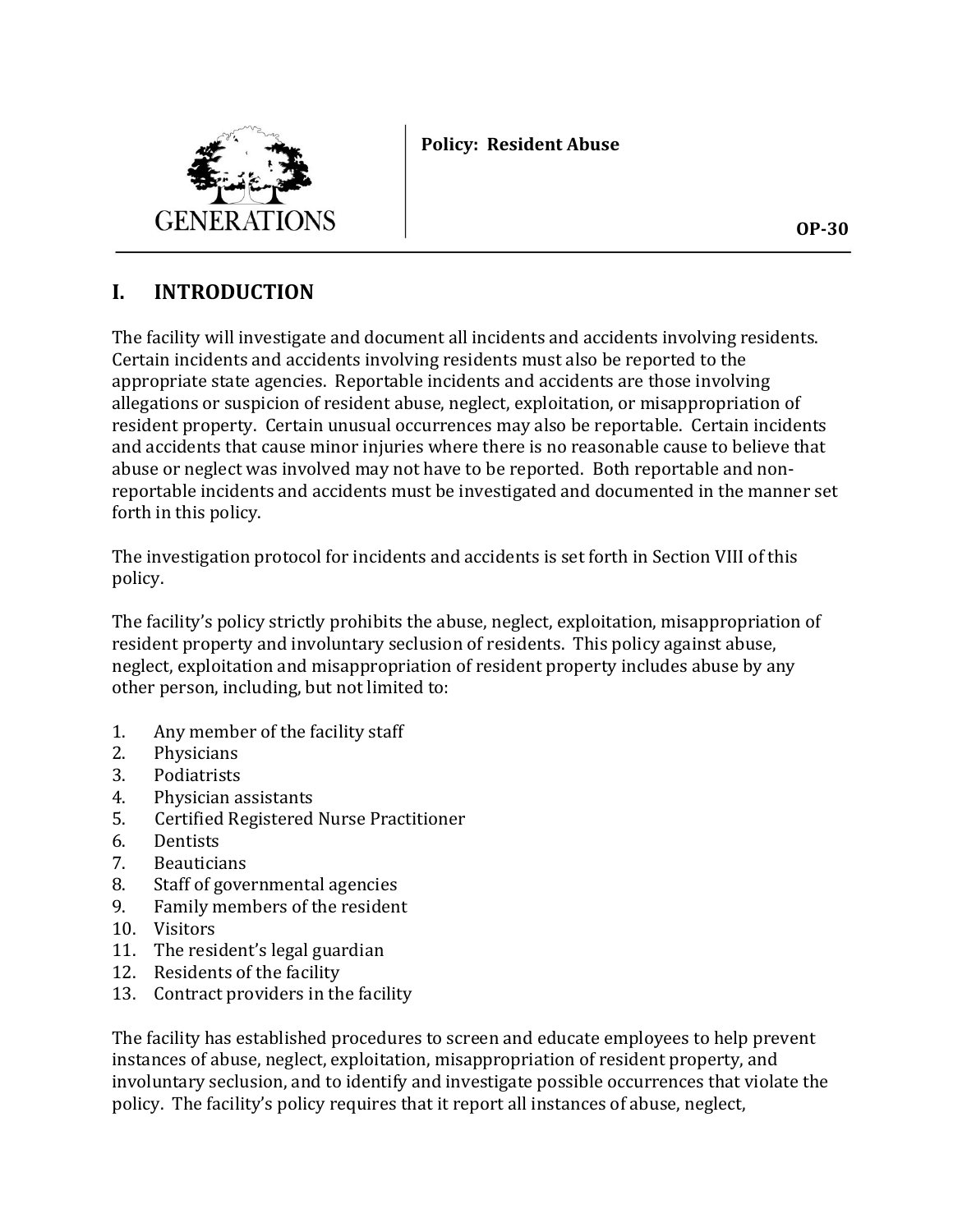exploitation, misappropriation of resident property, and suspicious injuries or unusual occurrences that might indicate abuse or neglect, as required by state and federal law.

# **II. DEFINITIONS**

This policy addresses the acts and occurrences that constitute abuse, neglect, misappropriation of resident property, and unusual occurrences; when such acts and occurrences must be reported to agencies and officials outside of the facility; the proper reporting procedures to be used in such instances; training of employees regarding such acts and occurrences and reporting procedures; and the investigation of such acts and occurrences. The policy also addresses the proper investigation and documentation of incidents or accidents involving residents that are not caused by abuse, neglect, exploitation, misappropriation of resident property, and do not constitute reportable unusual occurrences.

For purposes of this policy, the following terms are defined below:

# **A. ABUSE**

The definition of abuse encompasses a broad scope of behavior. Abuse is the willful infliction of injury, unreasonable confinement, intimidation, or punishment with resulting physical harm, pain or mental anguish. Abuse also includes the deprivation by an individual, including a caretaker, of goods or services that are necessary to attain or maintain physical, mental, and psychosocial well-being. Instances of abuse of all residents, irrespective of any mental or physical condition, cause physical harm, pain or mental anguish. It includes verbal abuse, sexual abuse, physical abuse, and mental abuse including abuse facilitated or enabled though the use of technology. **Willful**, as used in this definition of abuse, means the individual must have acted deliberately, not that the individual must have intended to inflict harm or injury.

The following are definitions of specific types of abuse:

- 1. **Vulnerable Adult** is any and all residents of the facility.
- 2. **Verbal Abuse** is the use of oral, written, or gestured language that includes disparaging and derogatory terms to residents or their families, or within their hearing distance, regardless of their ages, abilities to comprehend, or the nature of their disabilities. Examples of verbal abuse include, but are not limited to, threats of harm and saying things to frighten a resident, such as telling a resident that he/she will never be able to see his/her family again.
- 3. **Sexual Abuse** is non-consensual sexual contact of any type with a resident. This includes, but is not limited to, sexual harassment, sexual coercion, or sexual assault.
- 4. **Physical Abuse** includes hitting, slapping, pinching, and kicking. It also includes controlling behavior through corporal punishment.
- 5. **Mental Abuse** includes, but is not limited to, humiliation, harassment, and threats of punishment or deprivation.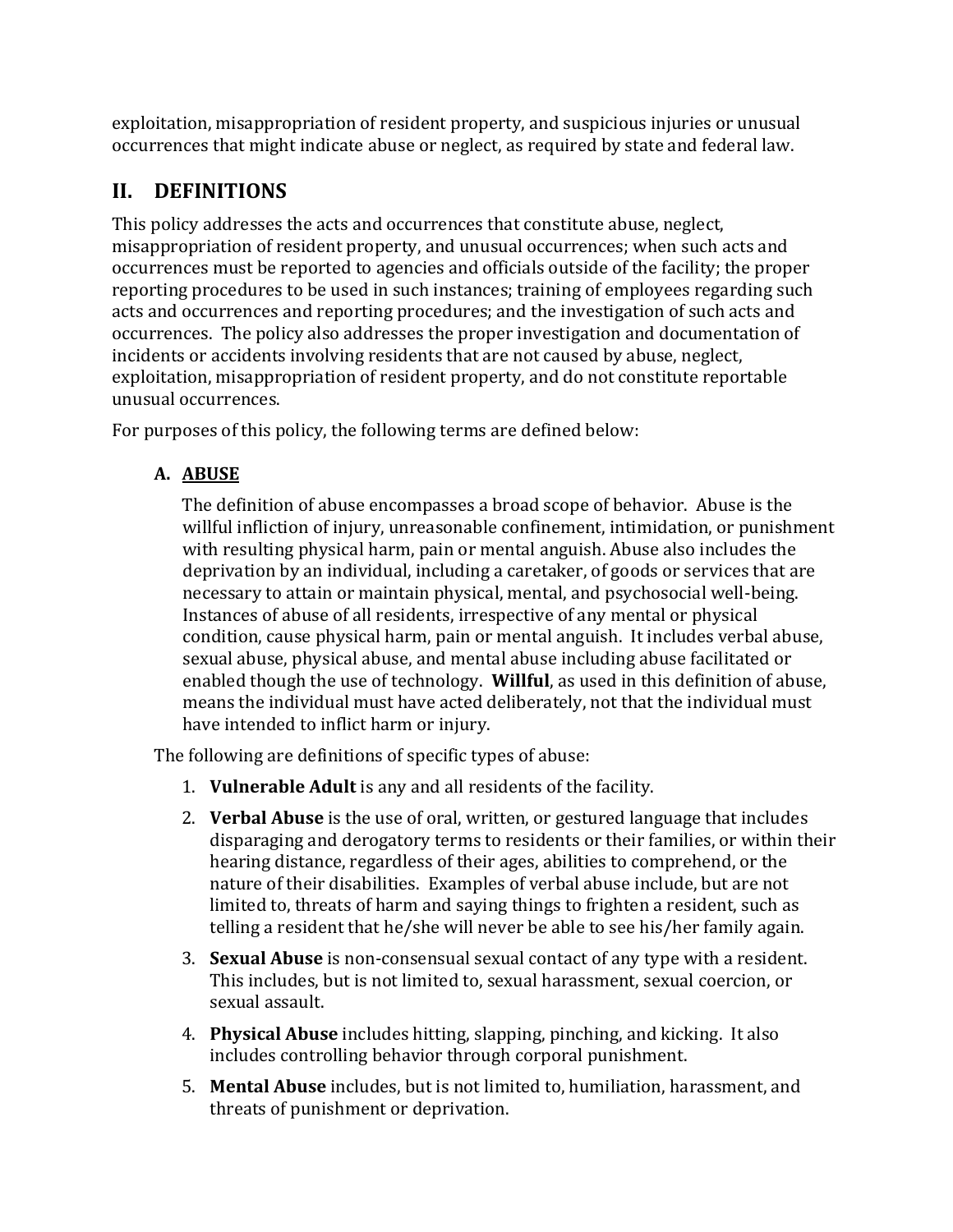- 6. **Involuntary Seclusion** is the separation of a resident from other residents, from his/her room, or confinement to his/her room (with or without roommates) against the resident's will or the will of the resident's legal representative. In certain circumstances, involuntary seclusion may not qualify as abuse. Emergency or short-term monitored separation from other residents will not be considered abuse and may be permitted if used for a limited period of time as a therapeutic intervention to reduce agitation until professional staff can develop a plan of care to meet the resident's needs.
- 7. **Exploitation** is taking advantage of a resident for personal gain through the use of manipulation, intimidation, threats, or coercion.
- 8. **Misappropriation of Resident Property** is the deliberate misplacement, exploitation, or wrongful, temporary, or permanent use of a resident's belongings or money without the resident's consent. Acts that constitute the misappropriation of resident property include, but are not limited to, the theft or attempted theft of a resident's money or personal property, theft of a resident's medication, or the inappropriate use of a resident's funds or property.
- 9. **Mistreatment** is inappropriate treatment or exploitation of a resident.

# **B. NEGLECT**

Neglect is a failure of the facility, its employees or service providers to provide goods and services to a resident that are necessary to avoid physical harm, pain, mental anguish, or emotional distress.

#### **C. UNUSUAL OCCURRENCES**

Reportable unusual occurrences are unusual events that threaten the welfare, safety or health of residents, personnel, or visitors. Examples of unusual occurrences include, but are not limited to, catastrophes, life threatening burns, fires, and deaths under unusual circumstances.

# **D. SUSPICIOUS INJURIES AND INJURIES OF UNKNOWN SOURCE**

Suspicious injuries and injuries of unknown source must be reported if there is any cause to believe or suspect that these injuries have been abusively inflicted upon a resident or that the injuries are the result of a failure to provide necessary goods and services by a nurse aide or by another individual. Examples of these types of injuries include, but are not limited to:

- 1. Black eyes
- 2. Extensive bruising around the neck and/or other body parts
- 3. Cigarette burns
- 4. Repetitive injuries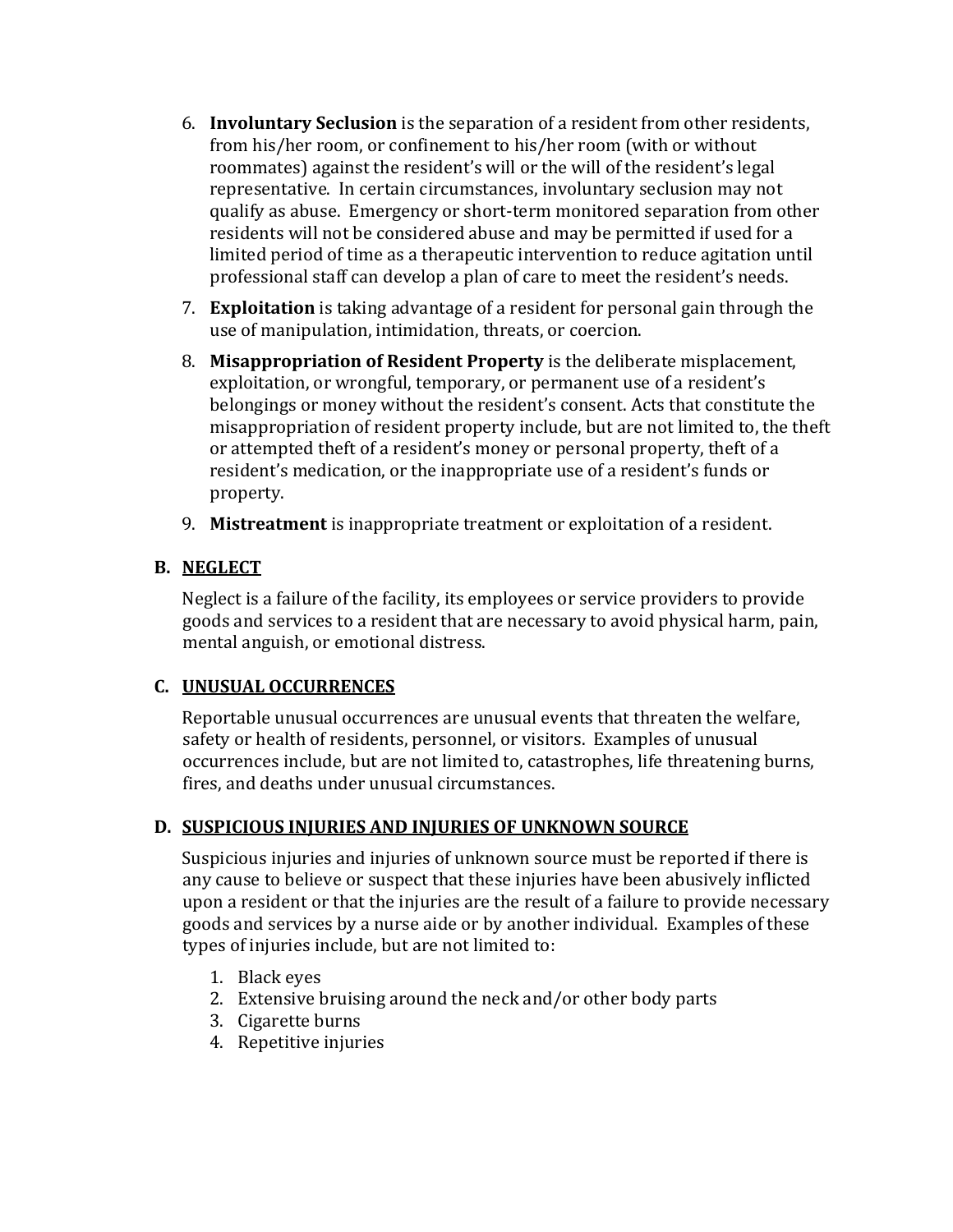### **F. NON-REPORTABLE INJURIES**

Some injuries of unknown source may not be reportable. If there is no reasonable cause to believe or suspect that the injury is the result of abuse or neglect, then the facility does not have to report the occurrence to the Alabama Department of Public Health, Division of Health Care Facilities (ADPH) The facility will follow the policies and procedures outlined in this policy to determine whether the injury is reportable and will document its rationale for its determination as to whether the incident is reportable.

In the event the facility determines that the incident is not reportable, it will follow the policies and procedures set forth in this policy regarding the investigation and documentation of non-reportable incidents or accidents. The following are examples of non-reportable types of injuries:

- 1. A fall, whether witnessed or not, including a fall requiring medical intervention such as an x-ray, if there is no reason to suspect that the injury was caused by abuse or neglect
- 2. An injury of unknown origin such as a skin tear or bruise, if there is no reason to suspect that the injury was caused by abuse or neglect
- 3. Broken bones that are determined not to be the result of abuse or neglect and
- 4. Injuries that occur when a resident is out of the facility on a pass if there is no reason to suspect that the injury was caused by abuse or neglect.

# **III. SCREENING OF EMPLOYEES**

- A. The facility will not knowingly employ any individual who has been found guilty by a court of law of abusing, neglecting, exploiting, or mistreating residents. In addition, the facility will not knowingly employ any individual who has had a finding entered into the State Nurse Aide Registry concerning abuse, exploitation, neglect, mistreatment of residents, or misappropriation of resident property. The facility will report any knowledge it has of actions by a court of law against an employee that would indicate unfitness for service as a Nurse Aide or other facility staff to the State Nurse Aide Registry licensing authorities.
- B. To ensure that the facility does not knowingly hire such an individual, it has established the following procedures:
	- 1. All potential employees must state on their employment application whether they have been found guilty of any crime that constitutes abuse, neglect, exploitation, mistreatment, or misappropriation of resident's property.
	- 2. The facility will search the appropriate registries and will conduct a background investigation to determine whether a finding of abuse, neglect, exploitation, mistreatment, or misappropriation has been entered against a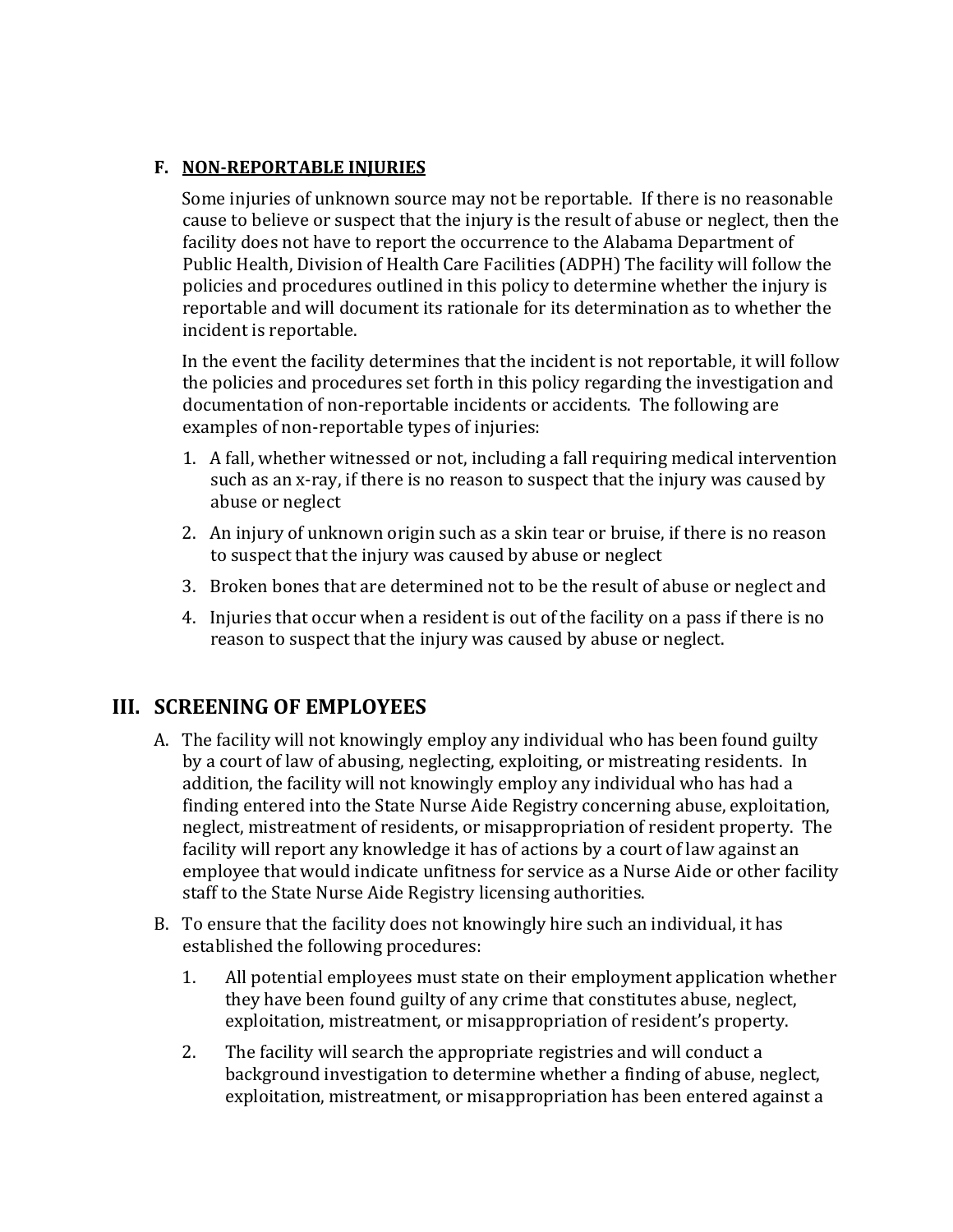potential employee. As a part of this background check, potential employees will be required to disclose the names of previous healthcare employers who will be contacted to determine whether the potential employee has a history of resident abuse or neglect or exploitation or misappropriation of resident property. At its discretion, the facility may conduct additional background investigations on any employee.

3. Prior to employment, the facility will screen potential employees for drug abuse. The facility may re-screen an employee when an employee files a worker's compensation claim, upon reasonable suspicion of resident abuse, or on a random basis.

# **IV. TRAINING OF EMPLOYEES**

- A. The facility will educate all employees so that every employee understands this policy. Employees will receive training on abuse prevention and identification at the following times:
	- 1. The employees will receive training upon beginning their employment with the facility.
	- 2. The facility will conduct in-service sessions at regular intervals which will occur on at least an annual basis to supplement its employees' initial training and
	- 3. The facility will conduct an in-service session if the administration believes that its employees are not following this policy, if the facility believes its employees' understanding of the policy is deficient, or in response to an incident at the facility.
- B. As a part of these training sessions, the facility will train all employees on appropriate interventions to deal with aggressive and catastrophic reactions of residents. Further, the facility will explain that all employees may report alleged abuse, neglect, exploitation, or misappropriation of resident property without fear of reprisal. The facility will educate all employees, including those who are not direct caregivers, regarding the types of prohibited behavior, the employees' duty to report certain incidents, and the proper procedures for doing so. At the training sessions, the facility will address issues related to staff burnout.

The facility will also educate its employees as to revisions of its policies and procedures or changes to the applicable state and federal regulations. The goal of this training is to keep employees mindful of the conduct that constitutes abuse, neglect, exploitation, or misappropriation of resident property and of the facility's reporting procedures.

# **V. PREVENTION POLICIES AND PROCEDURES**

A. The facility's goal in establishing this policy is to prevent instances of abuse, neglect, exploitation or misappropriation of resident property and to educate employees on the facility's reporting procedures. As previously discussed, the facility screens potential employees to identify those who have histories of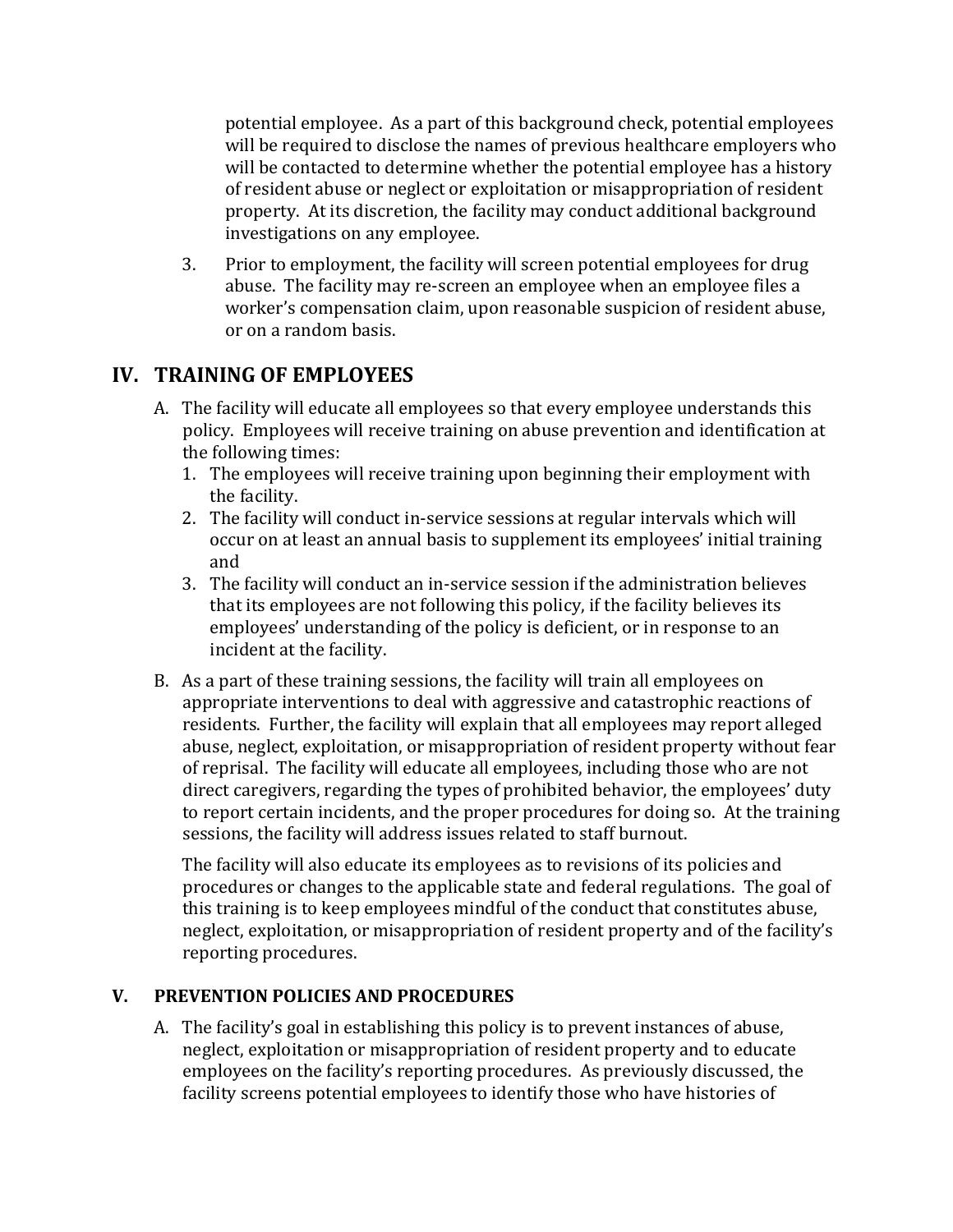abusing or neglecting residents or exploiting residents or misappropriating resident property. Identifying such applicants serves as one of the facility's measures to help prevent abuse. In addition, the facility's training of employees educates employees as to the types of behavior that this policy prohibits and the types of occurrences that the facility must report.

- B. To help prevent abuse inflicted upon a resident by a non-employee, the facility will monitor residents and visitors for inappropriate behavior. In addition to monitoring residents who act inappropriately toward other residents, the facility will implement a plan of care to address the resident's behavior. If an instance of resident-on-resident or visitor-on-resident abuse occurs, the facility will take reasonable measures to help prevent a reoccurrence. The facility's Quality Assurance Process Improvement Committee is responsible for problem identification and for making certain that the facility takes appropriate corrective action. Steps taken to help prevent a reoccurrence may include, but are not limited to:
	- 1. Have a staff member monitor the visits with a visitor who has behaved inappropriately on prior visits.
	- 2. Obtain a resident's consent before permitting visits by a visitor who has behaved inappropriately on prior visits and
	- 3. Separate residents who become agitated when they are in close proximity of each other.
- C. The facility wishes to prevent all instances of abuse, but in cases where such an instance occurs, the facility will use the event as an opportunity to develop new interventions in an attempt to prevent a reoccurrence. Further, the facility welcomes the suggestions of residents, their family members, and their visitors as to additional measures that will prevent instances of abuse, neglect, or misappropriation of resident property.
- D. The facility will also review staffing patterns and the acuity level of residents to help prevent abuse, neglect, exploitation and misappropriation of resident property. The facility will maintain a sufficient number of staff on each shift to meet the needs of residents and to make certain that the staff members assigned to each resident know the resident's individual care needs.
- E. The facility staff will be supervised and trained to identify inappropriate behaviors. Examples of inappropriate behaviors include, but are not limited to, the following: use of derogatory language, rough handling, ignoring residents while giving care, and directing residents who need toileting assistance to urinate or defecate in their beds.

# **VI. IDENTIFICATION OF RESIDENT INCIDENTS AND ACCIDENTS**

The facility's employees, its residents, and the residents' families and visitors may become aware of resident incidents or accidents. The facility will investigate all such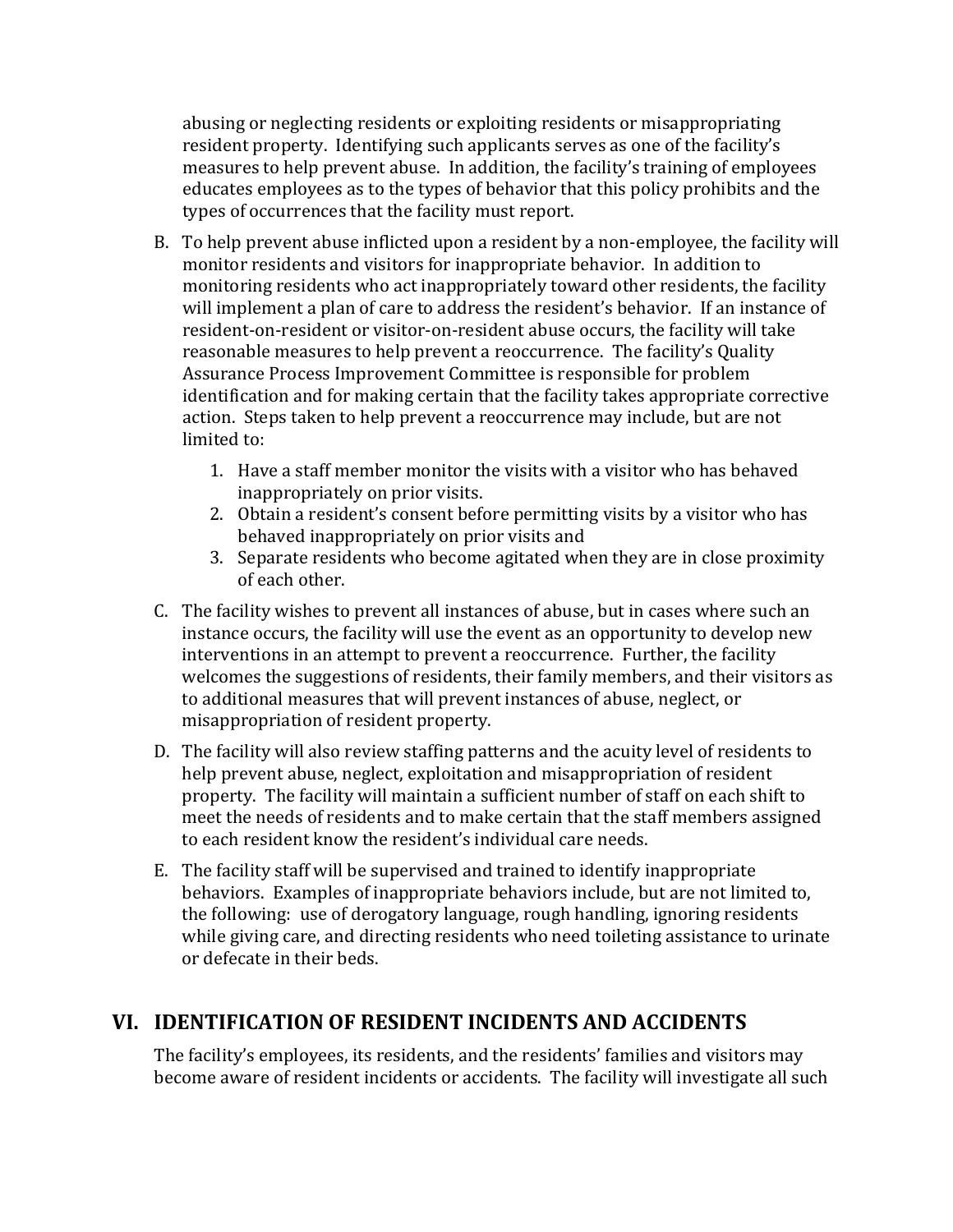incidents or allegations regardless of how the facility became aware of the incident or the source of the allegation.

Upon the resident's admission and at least annually, the facility will inform the resident and his/her responsible party of the facility's policy against abuse, neglect, exploitation, and misappropriation of resident property and the resident's right to be free of such treatment. The facility will also inform the resident of the ways in which the resident can report such incidents without fearing retaliation from the offending party. One possible way for the resident to make such complaint is through the facility's grievance procedure. If a complaint received through this procedure reveals a possible incident of abuse, neglect or misappropriation of resident property, the facility will follow the procedures outlined below. Finally, the facility will place notices throughout the facility to inform visitors of how they can make complaints concerning a resident's treatment.

Each employee has an obligation to report any incident that could constitute an instance of abuse or neglect, exploitation, an unusual occurrence, an injury of unknown source, or misappropriation of resident property to the Administrator, the Director of Nursing (DON), or the department supervisor. If the report is made to the DON or a department supervisor, that individual will notify the Administrator.

To further screen for incidents of possible abuse and neglect, the facility will immediately review the medical record of any resident who expires within forty-eight (48) hours or less following admission to the facility and any event that is potentially reportable to the Board of Nursing that involves the death of a resident.

# **VII. PROTECTION OF RESIDENTS DURING THE INVESTIGATION**

- A. The facility will take all reasonable measures to protect a resident during an investigation of abuse, neglect, or misappropriation of the resident's property. Such measures may include separating the resident from the person(s) who is/are suspected of abusing the resident or misappropriating the resident's property. If the facility receives an allegation or suspects that an employee may have committed an act of abuse, neglect, or misappropriation of resident property, the facility may suspend the employee while the investigation is in progress.
- B. The facility recognizes the resident's right to make complaints against the facility, and the facility will not tolerate any retaliatory behavior against a resident who has reported an incident of abuse, neglect, or misappropriation of resident property. In addition, the facility will not tolerate the threatening of residents or their visitors in an attempt to discourage them from exercising their rights under this policy.
- C. The facility's goal is to create an environment where residents and their visitors may report concerns regarding possible incidents of abuse, neglect, or misappropriation of resident property without fear of reprisal. To create this environment, the facility will:
	- 1. Encourage resident attendance at Resident Council meetings and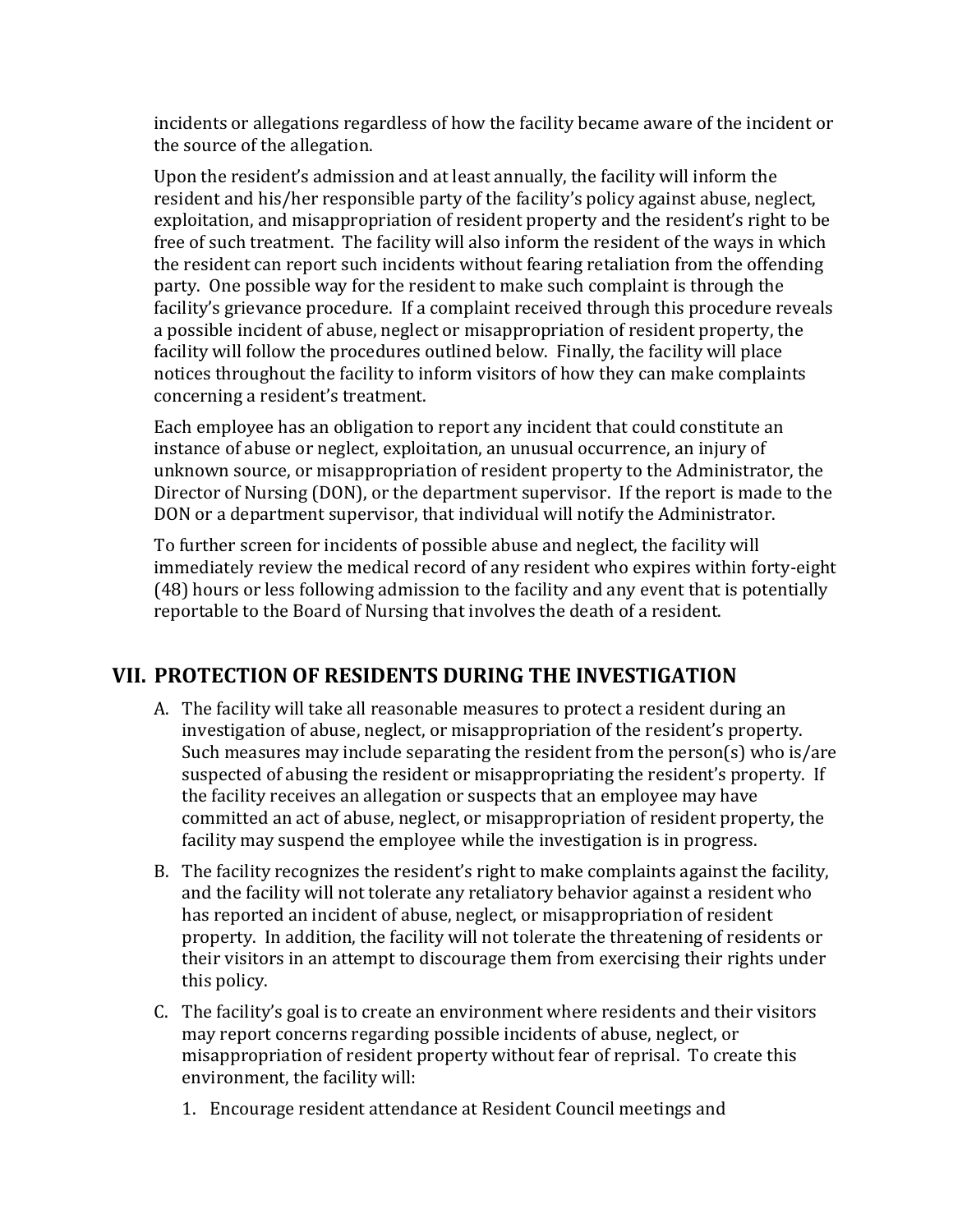2. Inform room-bound residents of their right to make complaints and how they may do so.

# **VIII. INVESTIGATIONS AND FACILITY RESPONSE TO INCIDENTS AND ACCIDENTS**

The facility will report all instances of alleged or suspected abuse, including verbal and mental abuse, exploitation, neglect, misappropriation of resident property, unusual occurrences, and injuries of unknown origin in the following manner:

### A. **INVESTIGATION AND REPORTING STEPS**

- 1. Immediately notify the Administrator of any unusual situation in the facility, whether reportable or not.
- 2. Immediately consider and initiate interventions to protect the resident(s) involved and other facility residents.
- 3. The Administrator and/or the Director of Nursing will notify the resident's physician and sponsor if the event involves an allegation or possibility of abuse or neglect, or a suspicious injury of unknown origin.
- 4. The Administrator and/or the Director of Nursing is responsible for conducting a thorough investigation and obtaining witness statements if the event involves an allegation or possibility of abuse or neglect, or a suspicious injury of unknown origin.
- 5. A complete and thorough investigation must be conducted on all incidents, including injuries of unknown origin, whether reportable or not, within five (5) working days to determine the cause of the injury or incident. The outcome of the investigation must also determine whether or not the incident was abusive or neglectful in nature. All investigations must be documented in a written report and be made available upon request to ADPH.
	- 6. The Administrator will report his or her findings from the investigation to the attending physician, the resident and/or resident sponsor on all reportable events.
	- 7. If there is reasonable cause to believe or suspect that an injury has been neglectfully or abusively inflicted upon a resident, the facility is required to report it to ADPH. The Administrator will determine whether the incident is reportable to ADPH and law enforcement.
	- 8. If reportable to ADPH, the facility will report the alleged event immediately not to exceed 2 hours if the events that cause the allegation involve abuse or result in serious bodily injury, or not later than 24 hours if the events that cause the allegation do not involve abuse and do not result in serious bodily injury. The final investigation report is due within 5 working days. The report will be in writing and will contain:
		- a. Number and names of residents involved
		- b. Date of the incident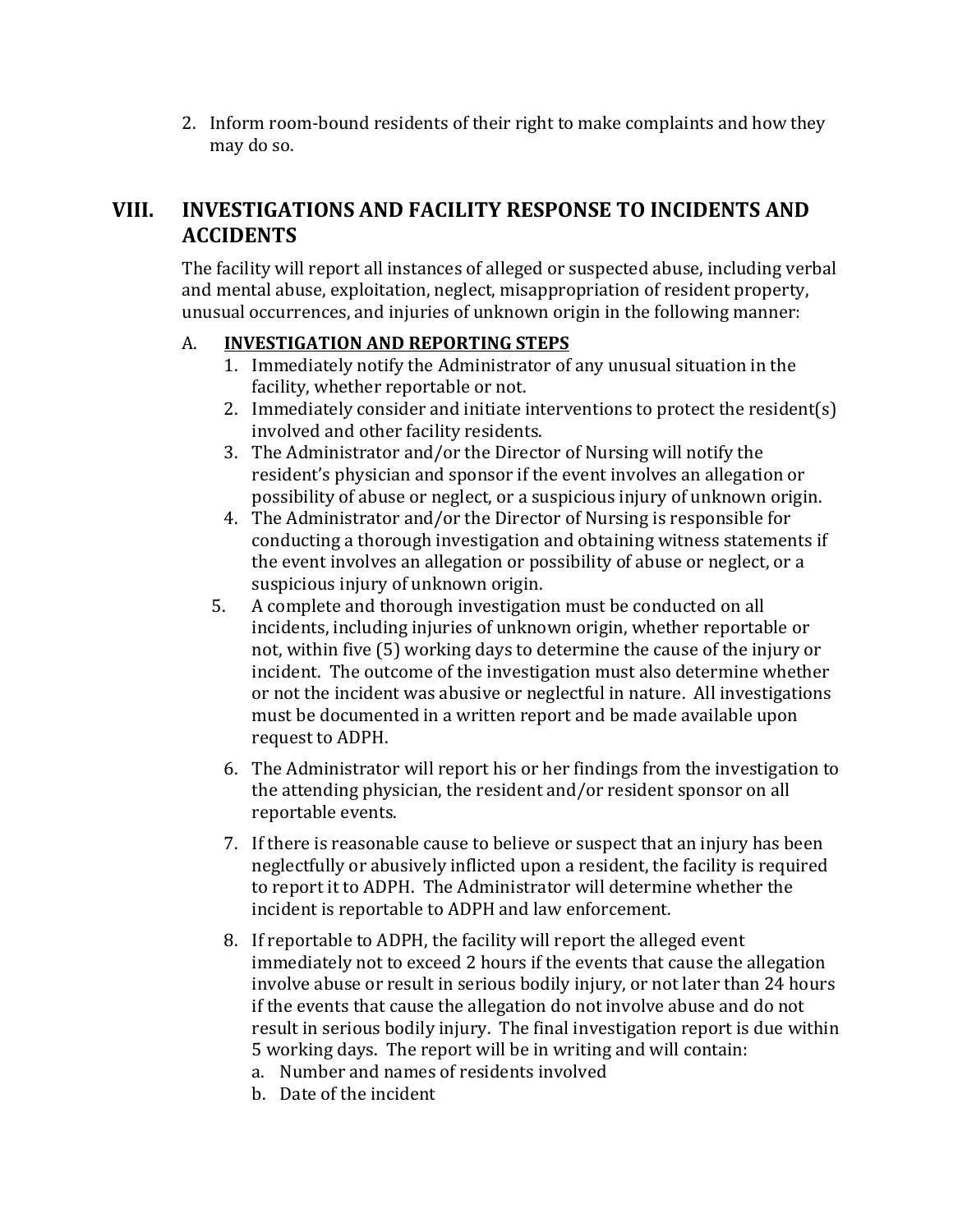- c. Time of the incident
- d. Name of witnesses
- e. Date of examination by any facility representative of the resident involved.
- f. Time of resident examination
- g. The seriousness of the injury
- h. How the injury occurred
- i. What the facility did to immediately correct the problem
- j. Actions taken by the facility following the investigation
- k. Agency notification information name of agency, date of notification, time of notification, method of notification, person notifying the agency, and the name of the facility representative responsible for directing the investigation
- l. Whether the incident was reported to law enforcement
- m. Any other details contained in the investigation file
- 9. Alleged violations that would constitute violations of criminal statutes, such as murders, rapes, and assaults, must also be reported to the appropriate local law enforcement agency.

#### **B. DETERMINING WHETHER AN EVENT IS REPORTABLE TO ADPH AND LAW ENFORCEMENT**

#### 1. **RESIDENT-ON-RESIDENT ABUSE**

If a resident is injured by another resident, the facility will report the incident to ADPH and to the Chief of Police or County Sheriff. **All alleged instances of sexual or mental abuse of a resident by another resident shall be reported, even if no physician intervention is required. For example, if at any time a resident touches another in a manner that could be construed as having sexual overtones; the touching must be reported unless the involved residents are known to be capable of consenting to the touching and to have actually consented to it.**

#### 2. **VISITOR-ON-RESIDENT ABUSE**

The facility will report alleged incidents of abuse by a facility visitor to ADPH and the Chief of Police or County Sheriff.

#### 3. **EXPLOITATION OF A RESIDENT**

 The facility will report all alleged incidents that involve taking advantage of a resident for personal gain through intimidation, threats, manipulation or coercion to ADPH and local law enforcement if there is a reasonable suspicion that a crime has occurred.

#### 4. **UNUSUAL OCCURENCES**

Occurrences such as catastrophes and unusual occurrences that threaten the welfare, safety or health of residents, personnel, or visitors shall be documented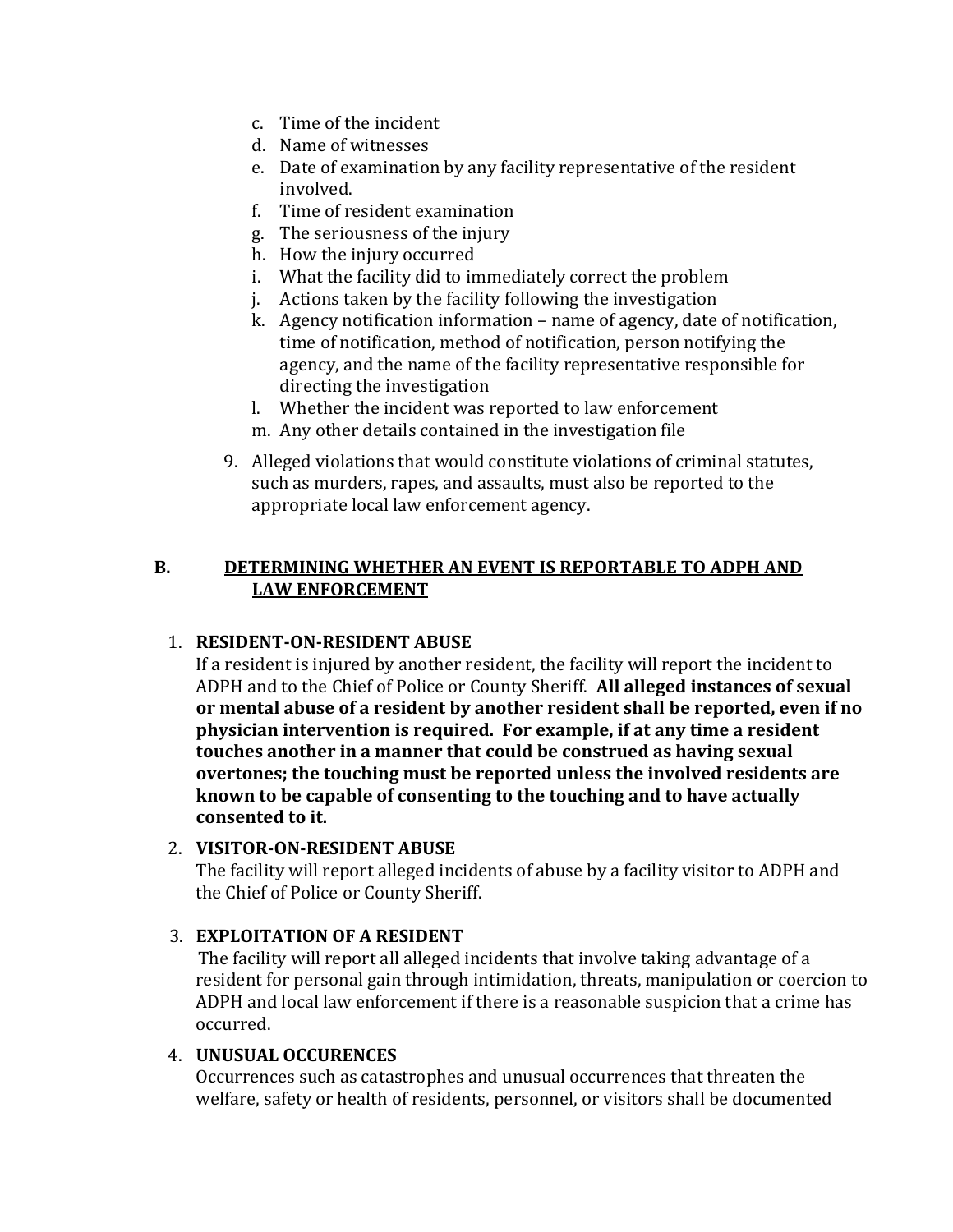within twenty-four (24) hours of the incident or occurrence. This documentation shall be retained in the facility for at least two (2) years. All records retained by this subsection shall be, upon request, made immediately available to surveyors employed by the ADPH. Copies of such records shall be forwarded to ADPH promptly upon request.

#### 5. **SUSPICIOUS INJURIES OF UNKNOWN SOURCE**

A suspicious injury of unknown source is regarded in the same light as mistreatment, neglect, and abuse and must be reported to ADPH if there is any cause to believe or suspect that the injury has been abusively inflicted upon a resident or that the injury is the result of a failure to provide necessary goods and services by a Nurse Aide or another individual. Local law enforcement agencies will be notified of suspicious injuries of unknown source if there is a reasonable suspicion that a crime has occurred. Examples of suspicious injuries of unknown source include, but are not limited to, black eyes, extensive bruising around the neck and/or other body parts, bruising on or near male or female private body parts, and fractures that are unusual in nature (for example, bed-bound residents with fractures or dislocations). Suspicious injuries of unknown source must be reported to ADPH in accordance with the procedures set forth in this policy.

# 6. **NON-SUSPICIOUS INJURIES OF UNKNOWN SOURCE**

Non-suspicious injuries of unknown source must be investigated within five (5) working days to determine the cause of the injury or incident. A non-suspicious injury of unknown source does not have to be reported to ADPH if there is no cause to believe or suspect that the injury has been abusively inflicted upon a resident or that the injury is the result of a failure to provide necessary goods and services by a Nurse Aide or by another individual. Although this type of injury does not have to be reported to ADPH, the facility must document its investigation in writing and make the document available upon request from ADPH.

# 7. **WHAT SHOULD NOT BE REPORTED TO ADPH**

- a. Witnessed injuries/accidents/incidents that do not involve abuse or neglect
- b. Unwitnessed injuries/accidents/incidents that do not involve abuse or neglect
- c. Injuries/accidents/incidents requiring medical intervention such as an x-ray when abuse or neglect is not suspected
- d. Injuries of unknown origin such as skin tears or bruises when abuse or neglect is not suspected
- e. Broken bones that are determined not to be a result of abuse or neglect
- f. Injuries that occur when the resident is out of the facility on pass that are not a result of abuse or neglect

# 8. **WHAT SHOULD BE REPORTED TO LOCAL LAW ENFORCEMENT**

a. Any reasonable suspicion of a crime against a resident must be reported to ADPH and to one or more law enforcement entities for the political subdivision in which the facility is located such as but not limited to police, sheriffs, detectives, medical examiners, investigators and coroners. All reasonable suspicions of a crime against a resident that results in serious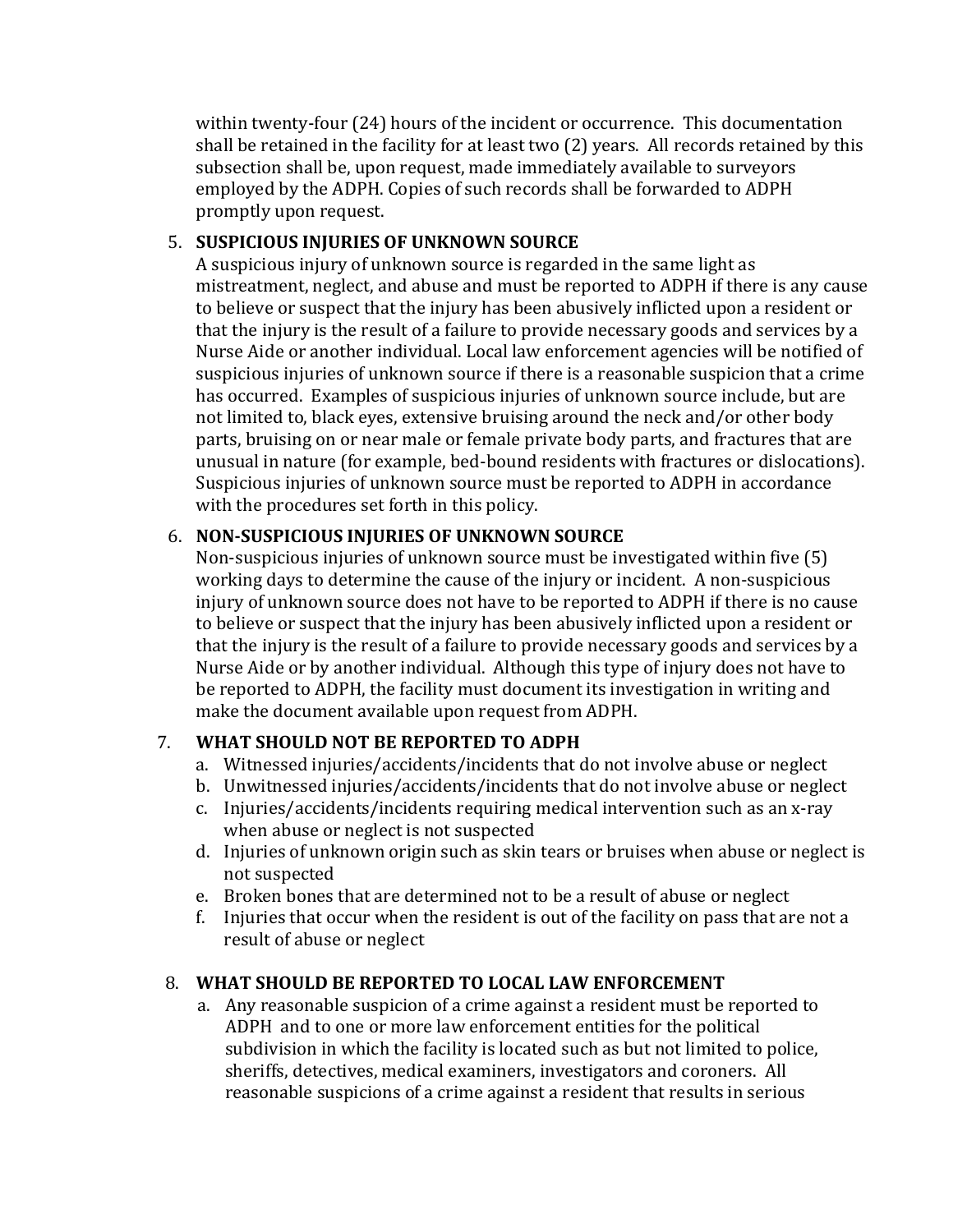bodily injury must be reported immediately but not later than 2 hours after forming the suspicion. All reasonable suspicions of a crime against a resident without involvement of a serious bodily injury must be reported no later than 24 hours after forming the suspicion.

### **C. RESPONSE TO INVESTIGATIONS**

After reporting suspected abuse, neglect, or a suspicious injury of unknown source, the facility will prepare a Quality Assurance Process Improvement (QAPI) Report for its internal use. This report will be in writing and will contain the following:

- 1. Names of witnesses to the incident
- 2. Name of the facility representative receiving the report
- 3. Date of the incident
- 4. Time of the incident
- 5. Brief statement of the person witnessing the incident
- 6. Signature of the person witnessing the incident and a subscribing witness
- 7. Date reviewed by the QAPI Committee
- 8. Corrective actions recommended by the QAPI Committee
- 9. Signature of the QAPI Committee representative
- 10. Corrective actions implemented by the facility and
- 11. Signature of a facility representative and date

### *Note: Do NOT send copies of incident reports or other QAPI documents.*

#### **D. TRENDS**

As part of its quality assurance process, the facility will analyze incidents and occurrences to identify trends. In doing so, the facility will determine whether its policies or procedures need to be changed to help prevent further occurrences. If so, the QAPI Committee will follow up to make certain that any needed changes are implemented in a timely and effective manner.

#### **IX. HOW TO REPORT TO ADPH**

The Alabama Department of Public Health (ADPH) has developed an online incident reporting system which allows facilities to electronically transmit the initial report and upload the final report of abuse, exploitation, and neglect allegations, misappropriation of resident property, suspicious injuries of unknown origin and fires.

 To access this system, visit the following website: <https://ph.state.al.us/IncidentReporting> or by going to the ADPH website, [www.adph.org.](http://www.adph.org/)

 On the ADPH home page go to the Contents A-Z and select the Health Care Facilities link. On the Health Care Facilities page, click on Reporting Forms. On the Reporting Forms page, the facility can access the online incident reporting system by clicking on the link Nursing Home On-Line Reporting. The facility will need their Facility ID and PIN# provided by ADPH to log in to the system.

Revised November 2017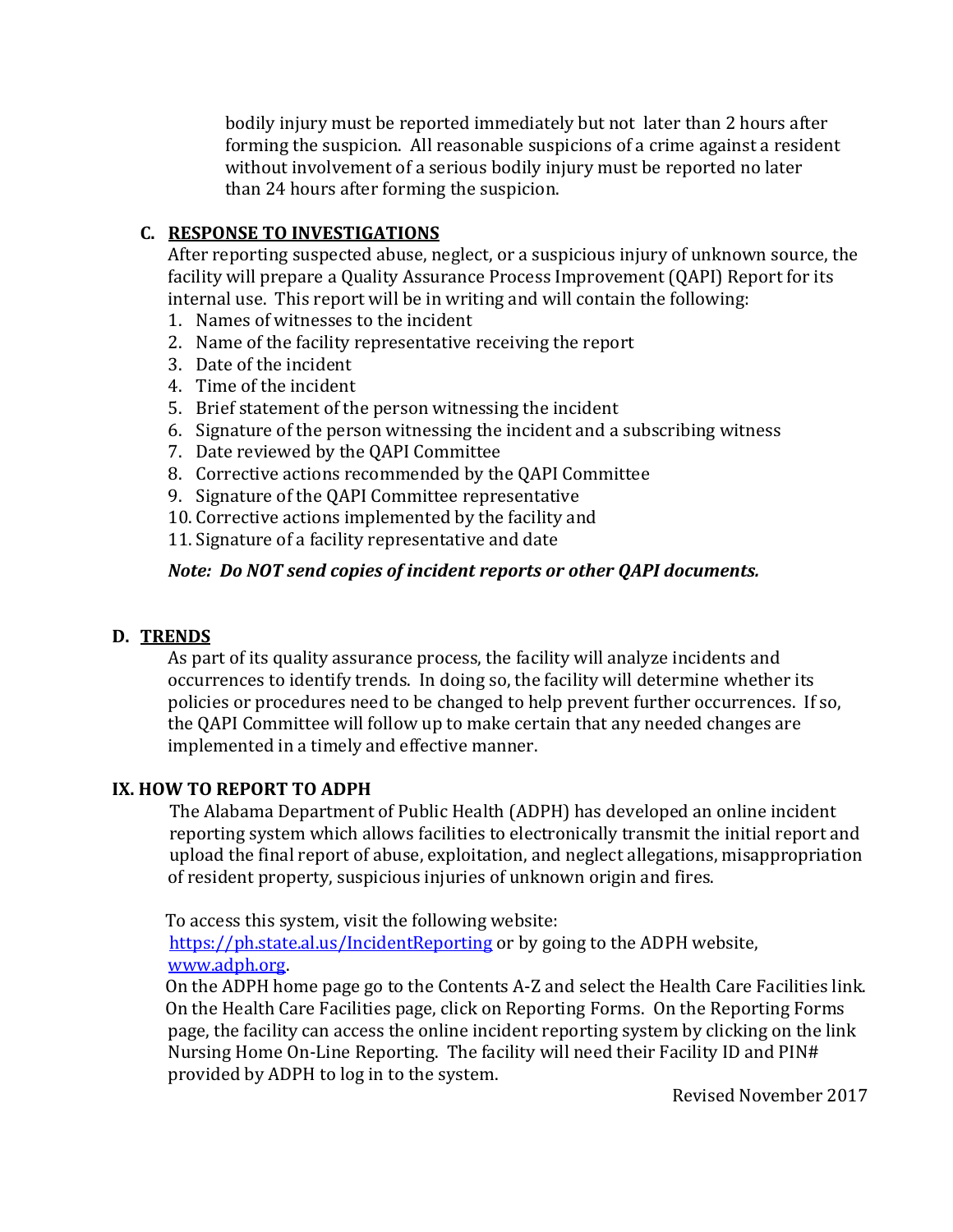#### **ADDENDUM A:**

#### **SUGGESTIONS FOR CONDUCTING A COMPELETE AND THOROUGH FIVE-DAY INVESTIGATION OF ABUSE INCIDENTS**

This section was created by the Alabama Department of Public Health, Division of Health Care Facilities, Bureau of Health Provider Standards

This is not an exhaustive list. Each situation presents unique circumstances. This is intended to be an aid to facilities in developing investigative plans. A facility that conducts a thorough investigation into an incident and sends the Department strong documentation of its investigation greatly reduces the chance that the incident will result in an on-site survey. In addition, if a facility finds that an employee abused a resident and terminates the employee, a thorough, well-documented investigative file will increase the chances that the abusive employee will be added to the abuse registry.

Each series of questions covers an aspect of the investigation that should be considered by the facility. A thorough investigative file will document for each series of question, that either the suggested intervention was accomplished, or that the intervention was considered but not undertaken, and the reason the intervention was not undertaken will be documented.

#### **1. Don't Overlook the Victim**

Was the victim resident interviewed? Failure to do so is a very common problem with facility investigations. A facility should not assume that a resident who has a diagnosis of dementia is non-interviewable, or that his or her statements are inherently unreliable. If the resident can understand questions and can speak or otherwise answer questions, his or her perceptions about the incident may be a valuable source of information. Does the resident believe himself or herself to have been physically injured? Is the resident experiencing any physical pain? Is the resident distressed by the incident? If the resident is non-interviewable, the specific reason should be documented, for example, the resident has died, the resident has expressive aphasia, and is non-responsive to questions, or the resident has been moved from the facility. Any observed changes or lack of observed changes in the resident's mood or behaviors since the incident should be documented. The investigative file should contain the resident's most recent assessment, CAAS, care plan and any documentation related to the incident, including nurses' notes, social services notes, incident logs, ADL sheets and for physical or sexual abuse, documents such as body audits or assessments and bath sheets. Don't overlook physical evidence such as soiled or torn clothing, bed sheets, or bodily fluids. If the incident is an allegation by the resident of otherwise unwitnessed abuse, has the resident made any other allegations of abuse in the past? If so, what were these allegations, were they substantiated and how did the facility determine whether or not abuse occurred?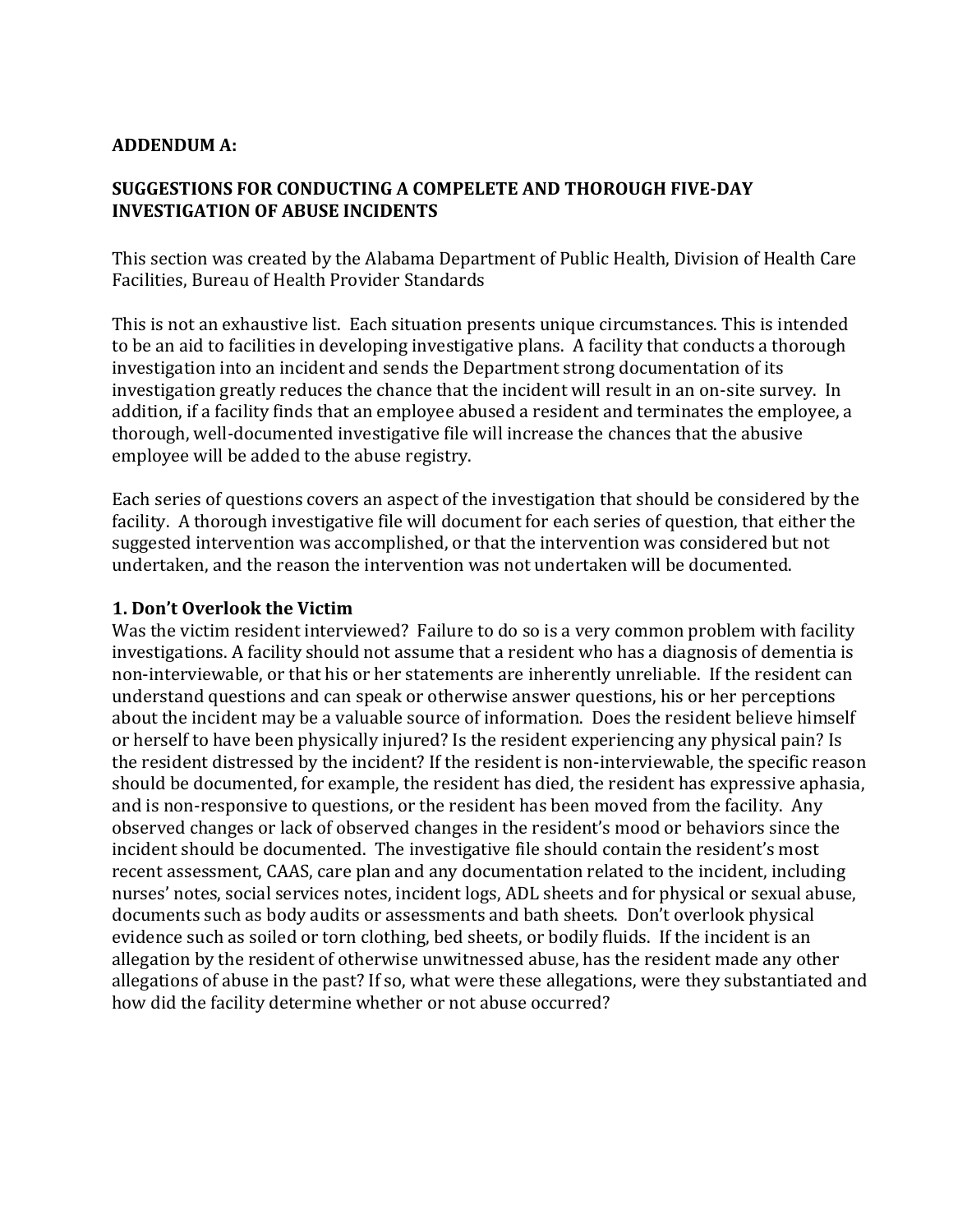### **2. Law Enforcement Involvement**

(For physical or sexual abuse or misappropriation of property) Was the incident reported to the police? If so, obtain a copy of the police report and include it in the submission of your investigative file. If the police were notified, please make sure to include in your file the name of law enforcement agency that was contacted, the case number assigned to the incident by the law enforcement agency and the name of the investigator or responding officer.

# **3. Medical Intervention**

(For physical or sexual abuse) Was the victim resident sent to the local emergency department for an evaluation? For sexual abuse, if penetration was witnessed, alleged, or suspected, was a rape kit ordered? Was the victim resident given any kind of evaluation or examination at the facility by a physician or by anyone else? The results of all examinations should be documented in the investigative file. This should include a description of any injuries or apparent injuries, however minor.

# **4. Other Residents**

Any resident who was a witness, or who was or may have been in a position to observe the incident should be interviewed. Likewise, any resident who may have had contact with the alleged perpetrator should be interviewed. Have any of these residents been the subject of abusive behavior by the alleged perpetrator in the past? Have any of them witnessed abusive behavior in the past by the alleged perpetrator or anyone else?

# **5. Family Members**

Of course, the victim resident's sponsor should be notified of any know, suspected, or alleged abuse. Family members should be asked if the resident reported anything to them, if they themselves witnessed anything, and whether they have noticed a change in the resident's physical condition, behaviors, or mood.

# **6. Facility Staff Members**

Anyone who witnessed the incident or who was in a position to witness the incident should be interviewed, especially those staff members assigned to the wing or hall where the incident occurred or was alleged to have occurred during the shift in question. Co-workers of the alleged perpetrator should be asked whether they have ever witnessed the accused individual do anything abusive to the resident, or ever behave in an unprofessional manner.

# **7. Visitors or Anyone Else Who May Have Knowledge of the Incident**

Facilities should attempt to find out if any visitors to the facility or outside workers such as maintenance and repair workers were witnesses to the incident. Such disinterested individuals can be important and very credible witnesses.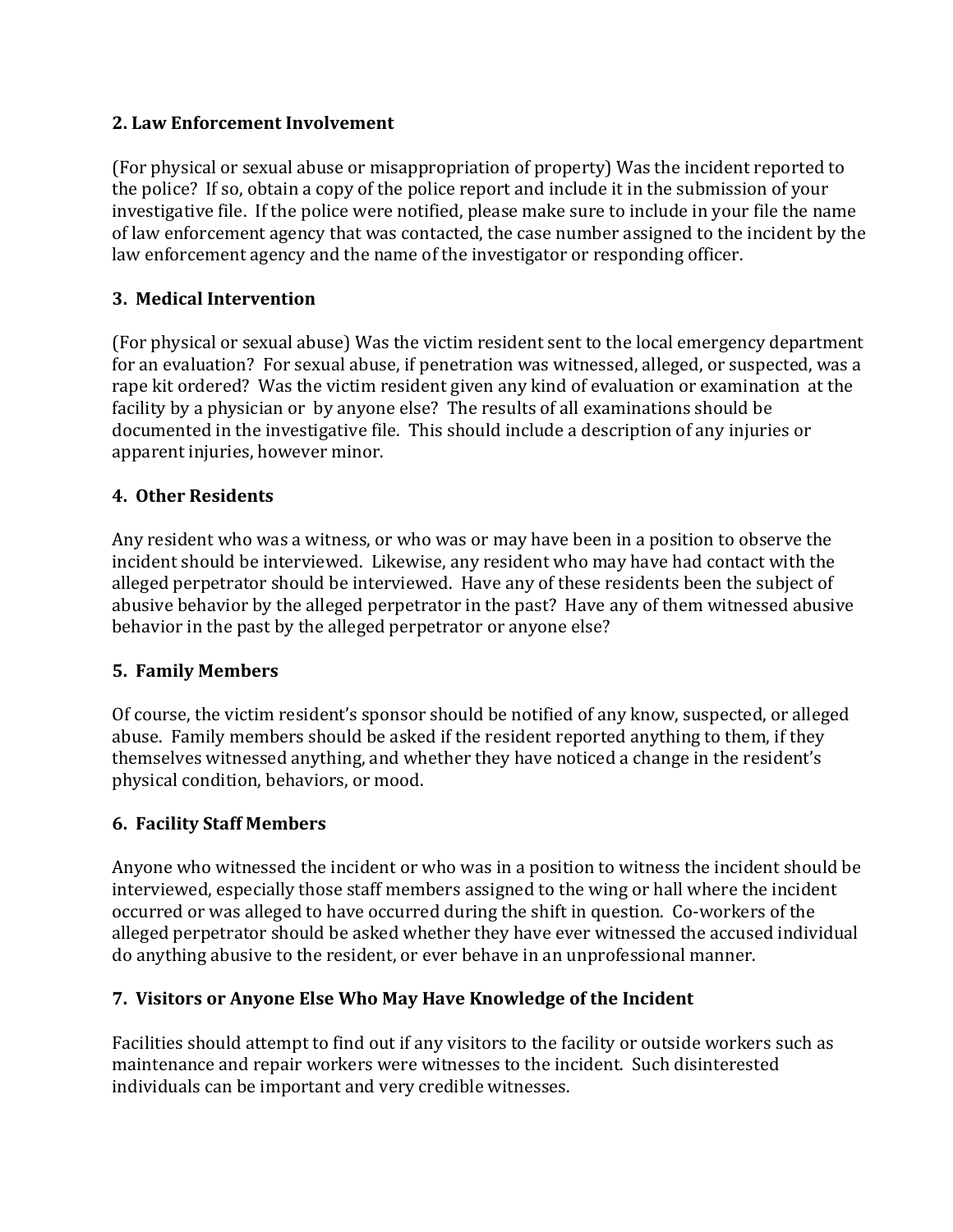# **8. The Alleged Perpetrator**

Always give the alleged perpetrator the opportunity to tell his or her side of the story and carefully document this account. The perpetrator should be interviewed near the end of the investigative process. Alternatively, depending on the circumstances, it may be preferable to interview the perpetrator soon after the incident is reported and again after all other witnesses have been interviewed. In either case, the perpetrator should be confronted with any discrepancies between the perpetrator's account and the accounts of other witnesses and asked to explain those discrepancies.

# **9. Conducting and Documenting Interviews**

When interviewing staff members, it is helpful, if possible for the individual conducting the interview to be someone the staff member recognizes as having supervisory or management authority within the facility. Generally, those conducting interviews should avoid questions using legally conclusive terms such as, "abuse", in other words, try not to ask, "Have you ever seen CNA Jones abuse anyone?" It would be preferable to phrase the question, "Have you every seen CNA Jones do anything that made you think she should not have done", or to phrase the question in some other way that will allow the witness to characterize the nature of what happened rather than adopt your characterization. If the witness denies having seen the perpetrator engage in misconduct after having been asked a generally worded statement it would be appropriate to follow up with more specific questions. Ask the witness if he or she saw what was alleged to have occurred. Establish where the witness was at the time of the alleged incident and what he or she was doing when the incident occurred, would the witness have been in a position to see the incident? In all cases, allow the witness to the tell the story of what happened in his or her own words. Ask follow-up questions as necessary to fill in any gaps. Write down the questions asked and the answers given by the witness. At the end of the interview, the individual conducting the interview should review the questions asked and the answers given with the witness.

The witness should be asked to verify that the questions and answers are accurately recorded. If the witness is a staff member, the staff member may be asked to sign the interview document. For any interview not signed, whether it is an interview or a staff member or someone else, the individual conducting the interview should document that he or she reviewed the questions and answers with the witness and that the witnessed agreed that the written documentation of the interview is accurate. Always include in the investigative file contact information for each witness interviewed, including the alleged perpetrator. This includes witness names, addresses, telephone numbers (home and cell) and for the alleged perpetrator, a social security number and date of birth.

# **10. Concluding the Investigation**

It is the facility's responsibility to reach a conclusion about whether abuse occurred. The investigative file submitted to ADPH should document the conclusion reached, describe the reason the conclusion was reached, and describe and document any corrective action taken to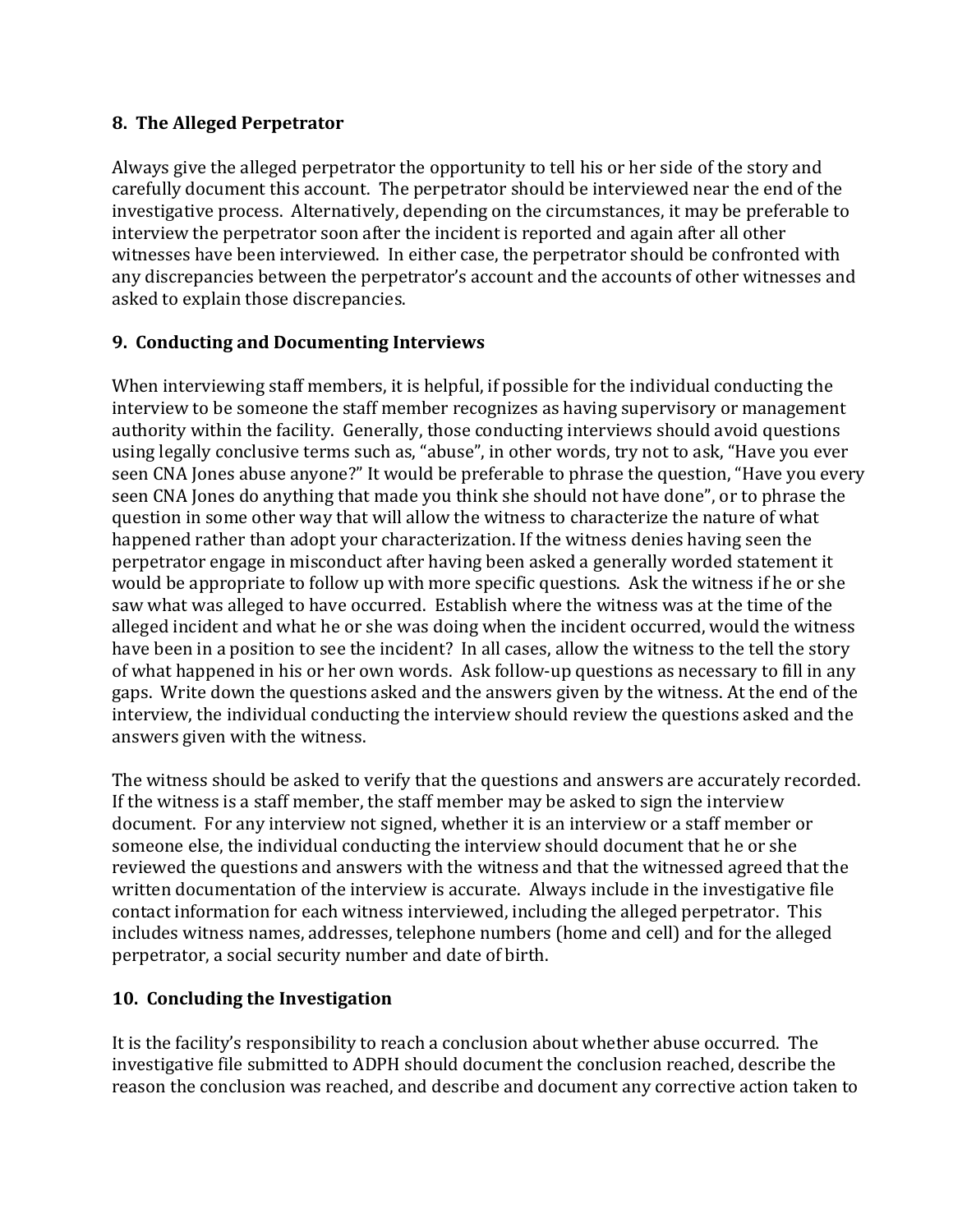reduce future risk of abuse. A facility seeking additional guidance in conducting its five day investigation may contact ADPH during normal business hours at (334) 206-5163.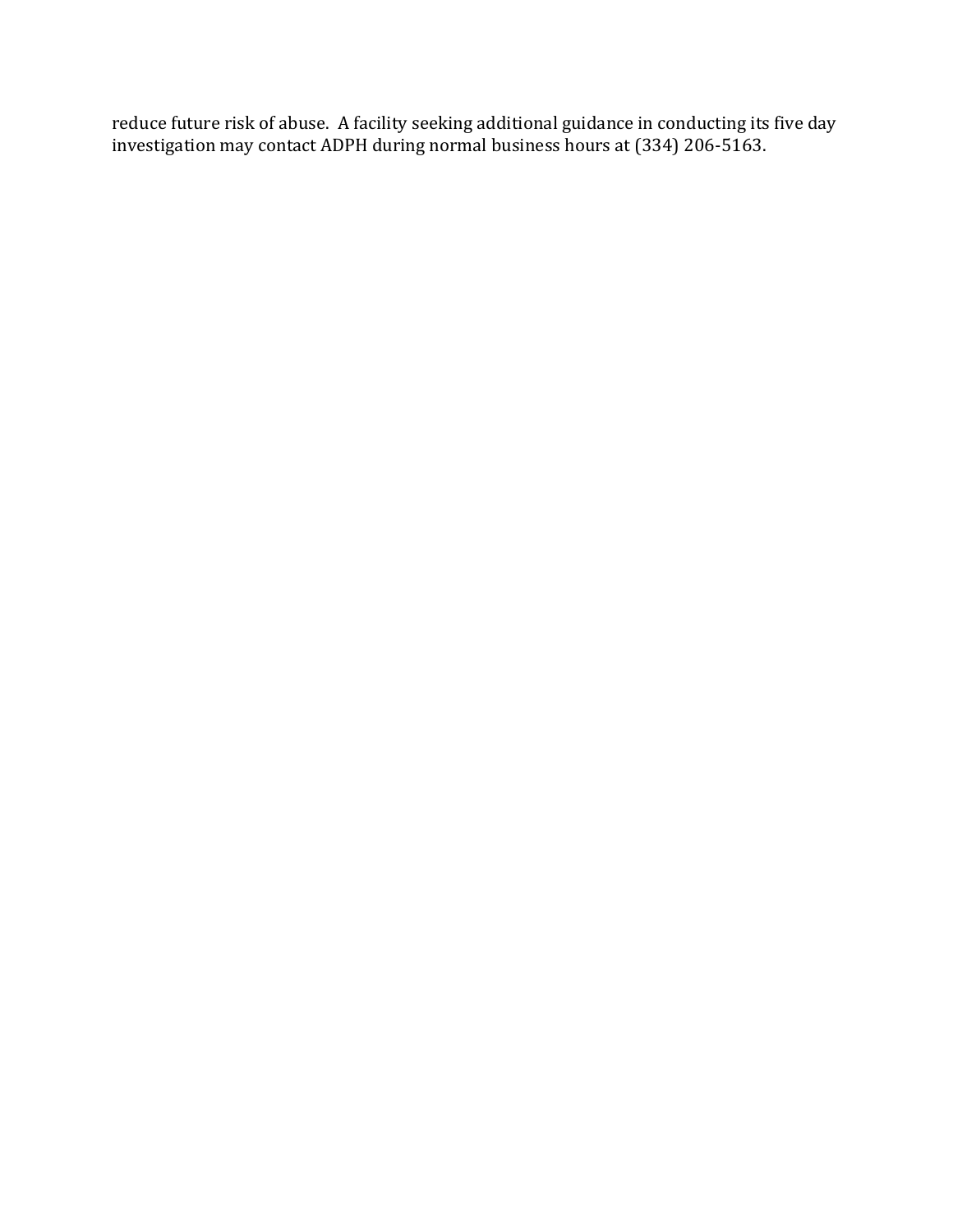#### **ADDENDUM B:**

#### **GUIDELINES FOR INVESTIGATING POSSIBLE ABUSE, NEGLECT, EXPLOITATION, MISAPPROPRIATION OF RESIDENT PROPERTY, AND UNUSAUAL OCCURRENCES**

#### **A. First Things First**

#### 1. **Respond to and assess the resident**

- a. Provide protection if warranted
- b. Provide medical treatment or nursing interventions as needed.

#### 2. **Protect the resident(s) involved in the incident.**

- a. It does not matter whether or not an allegation seems credible; make sure the resident is protected.
- b. If something about the situation does not seem right, protect the resident .
- c. If something tells you that something is not right, protect the resident.

#### 3. **All suspicions and allegations must be investigated. Review the circumstances around the incident.**

- a. Interview the resident if possible
- b. Interview any direct care staff or other witnesses to the incident as soon as possible, so that they do not forget details of the incident.
- c. Interview all individuals who may have knowledge about what happened.
- d. Monitor the residents condition.

#### 4. **Investigate until the entire story of what happened is known.**

- a. The evidence should lead to a conclusion. *Go where the evidence leads, not what is thought to have happened.* Focus on what else can be learned.
- b. Do not speculate; get the facts.
- c. If there is evidence about the event that has not been examined, the investigation is not complete.
- d. Investigate until what happened is known or until there is no more information that can be obtained.
- 5. **The Administrator will determine whether the event is reportable to the ADPH.**
	- a. If the Administrator is unsure, he/she will engage additional help to make the determination.
- b. Regardless of whether the event is reportable, investigate it.

# **B. Gathering Information**

#### 1. **Assess the resident(s)**

a. If the event involves potential injuries, immediately assess the resident.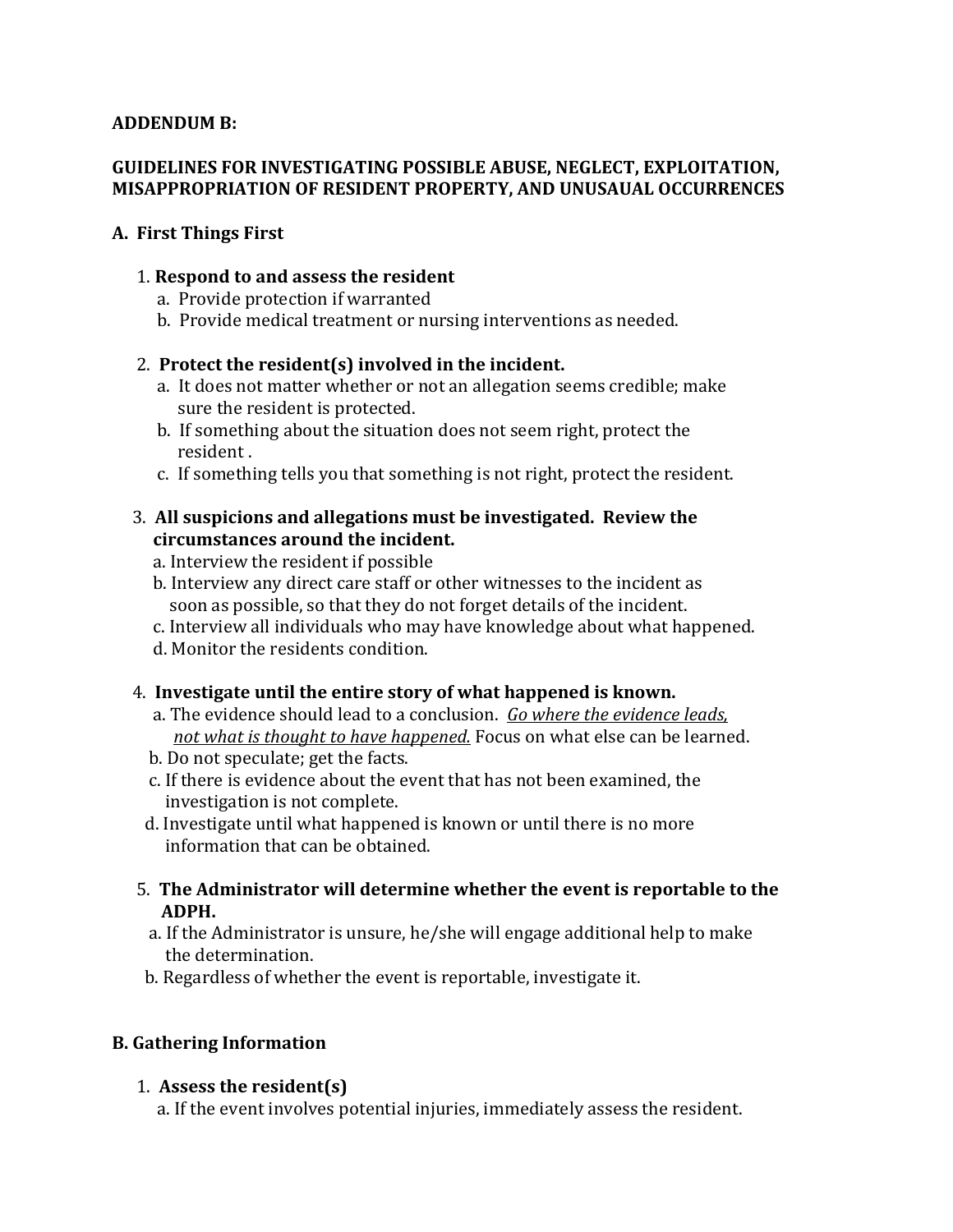b. The assessment protects the resident(s) and preserves the evidence of the event.

#### 2. **Conduct interviews**

- a. Start by interviewing all eye witnesses (staff, other residents, sponsors, visitors, anyone present or in close proximity) to the event. Ask them the following key questions:
	- 1) What did you see?
	- 2) What did you hear?
	- 3) What did you do?
	- 4) Who else was there?
	- 5) Who else do you think might know something about the event?
	- 6) Have you told me everything you know about the event?
- b. Then interview everyone who came to the scene immediately after the event and ask the same questions above.
- c. Then interview everyone who has been named as possibly knowing something about the event. Ask the same questions.
- d. Listen carefully to the witness's answers, and ask follow-up questions.
- e. Watch for clues that a witness may know something that merits a follow-up question. For example:
	- 1) Voice inflection—"Well, *she* didn't do that"
	- 2) Body language, such as:
		- i. Looking away during an answer
		- ii. Rolling eyes
		- iii. Crossing arms
		- iv. Fidgeting
	- 3) Limited answers- "That's all I saw *that* day"
- f. Get all the facts prior to writing the written statement. This will help to obtain a focused and relevant written statement.

#### 3. **Obtain the written statements:**

- a. Written statements should obtain facts, not speculation
- b. Written statements should be documented by the interviewer
- c. The interviewer should review the written statement with the interviewee to determine if the facts are accurately documented. Ask the interviewee to sign as acknowledgement they have reviewed the statement and it is accurate. If the interviewee refuses to sign the statement, the interviewer should document if the statement was reviewed with the interviewee and the interviewee's response.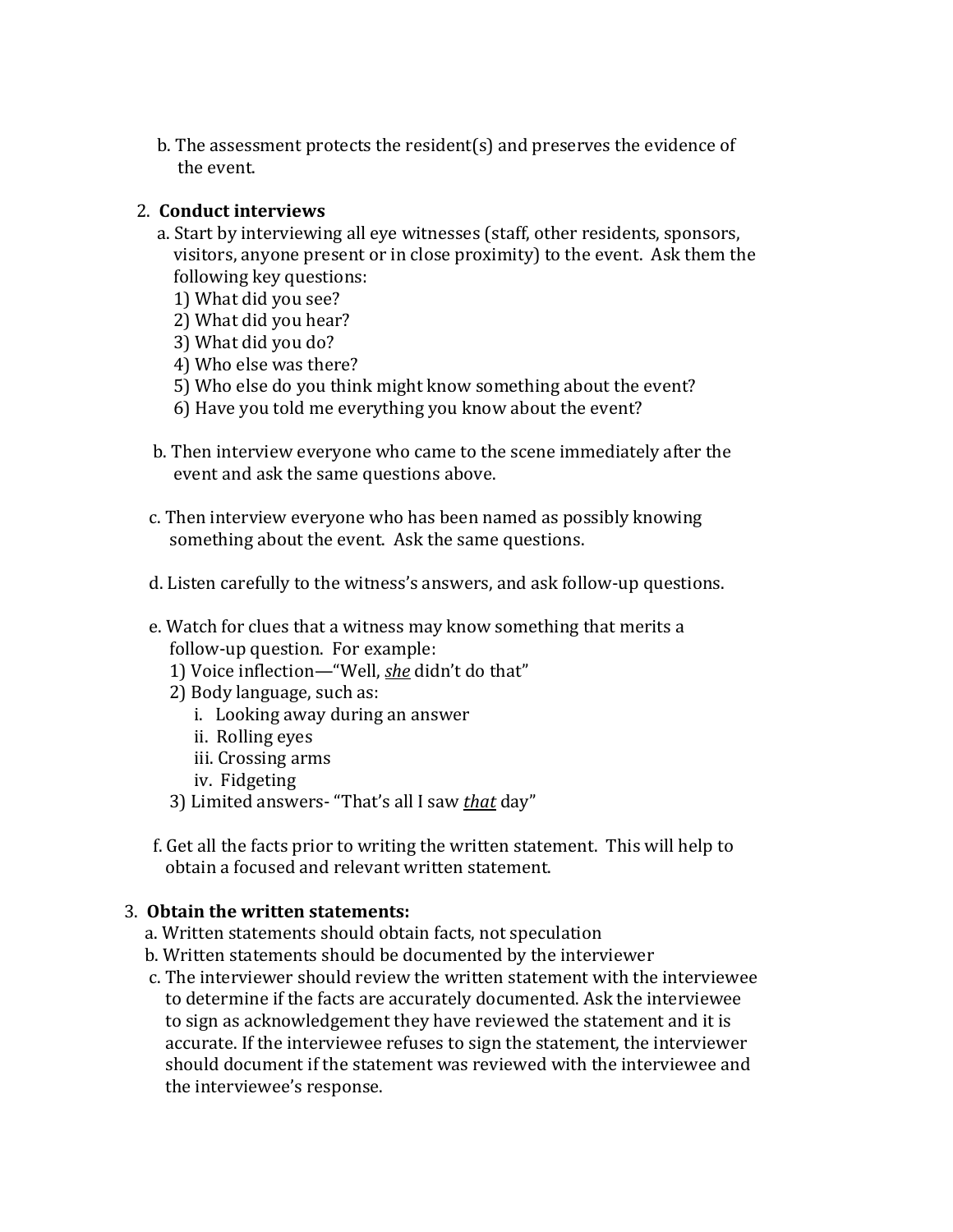- 4. If a resident who was present during an incident is not capable of giving an interview, make a record that an attempt was made to interview the resident.
- 5. **Review documents.** Consider reviewing documents, including, but not limited to, the following, when relevant:
	- a. Medical Records
	- b. Pharmacy Records
	- c. Prior Incident Records
	- d. Grievance Logs
	- e. Personnel Records
	- f. Equipment Maintenance Records
	- g. Any other records relevant to the investigation.

### **C. Compile the Investigation**

The investigation should contain the investigation report, witness statements, other supporting documents, and the conclusion. If the incident was reportable, the file should contain the initial report and investigation's conclusion.